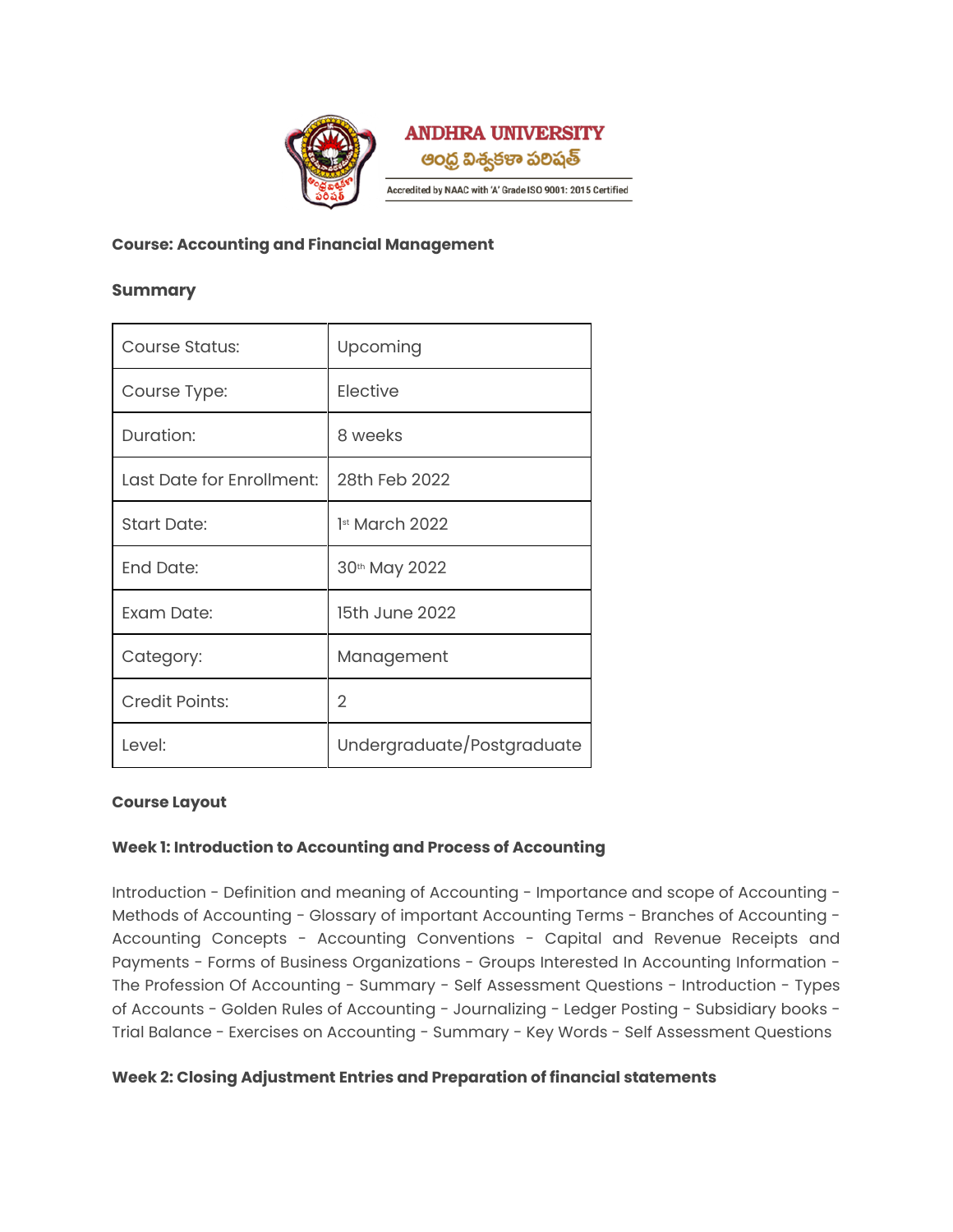Introduction -Depreciation Accounting -Methods of Depreciation -Exercises on Depreciation Accounting -Adjustment entries -Exercises on Adjustment entries -Rectification of Errors - Exercises on Rectification of errors -Bank Reconciliation Statement -Causes for difference in balances -Exercises on Bank Reconciliation Statement -Summary -Key Words -Self Assessment Questions -Introduction -Profitability Statement -Balance Sheet -Profit and Loss Appropriation Account -Guidelines for Preparation of financial statements -Preparation of financial statements -Exercises on financial statements -Summary -Key Words -Self-Assessment Questions

# **Week 3: Cost Accounting and Cost, Volume and Profit Relationship**

Introduction -Types of cost -Cost Centre -Material Cost -Labor Cost -Overhead Expenses - Preparation of Cost Sheet -Summary -Key Words -Self Assessment Questions -Introduction - Formulas for various cost calculations -Cost, Volume and Profit Relationship -Economy of Scale -Marginal Costing -Break Even Analysis -Formulas for Break Even Analysis -Exercises on Break Even Analysis -Summary -Key Words -Self Assessment Questions

# **Week 4: Introduction to Financial Management**

Introduction -Meaning and Importance of Financial Management -Duties and Responsibilities of Finance Officer -Theories of Capitalization -Sources of finance -Share Capital -Debt Capital -Summary -Key Words -Self Assessment Questions

# **Week 5: Capital Structure, Cost of Capital & Leverages**

Introduction -Capital Structure -Theories of Capital Structure -Cost of Capital -Cost of Equity -Cost of Preference Shares -Cost of Debt -Weighted Average Cost of Capital -Concept of Leverages -Exercises on Leverages -Summary -Key Words -Self Assessment Questions

## **Week 6: Working Capital Assessment**

Introduction -Meaning and Importance of Working Capital -Factors affecting Working Capital Requirement -Working Capital Cycle. -Tandon Committee Recommendations -Nayak Committee Recommendations -Assessment of Working Capital Requirement -Working Capital Ratios -Exercises on Working Capital Requirement -Summary -Key Words -Self Assessment Questions

## **Week 7: Working Capital Management**

Introduction -Meaning and Importance of Working Capital Management -Cash Management -Exercises on Cash Management -Receivables Management -Exercises on Receivables Management -Material Management -Exercises on Material Management -Summary -Key Words -Self Assessment Questions